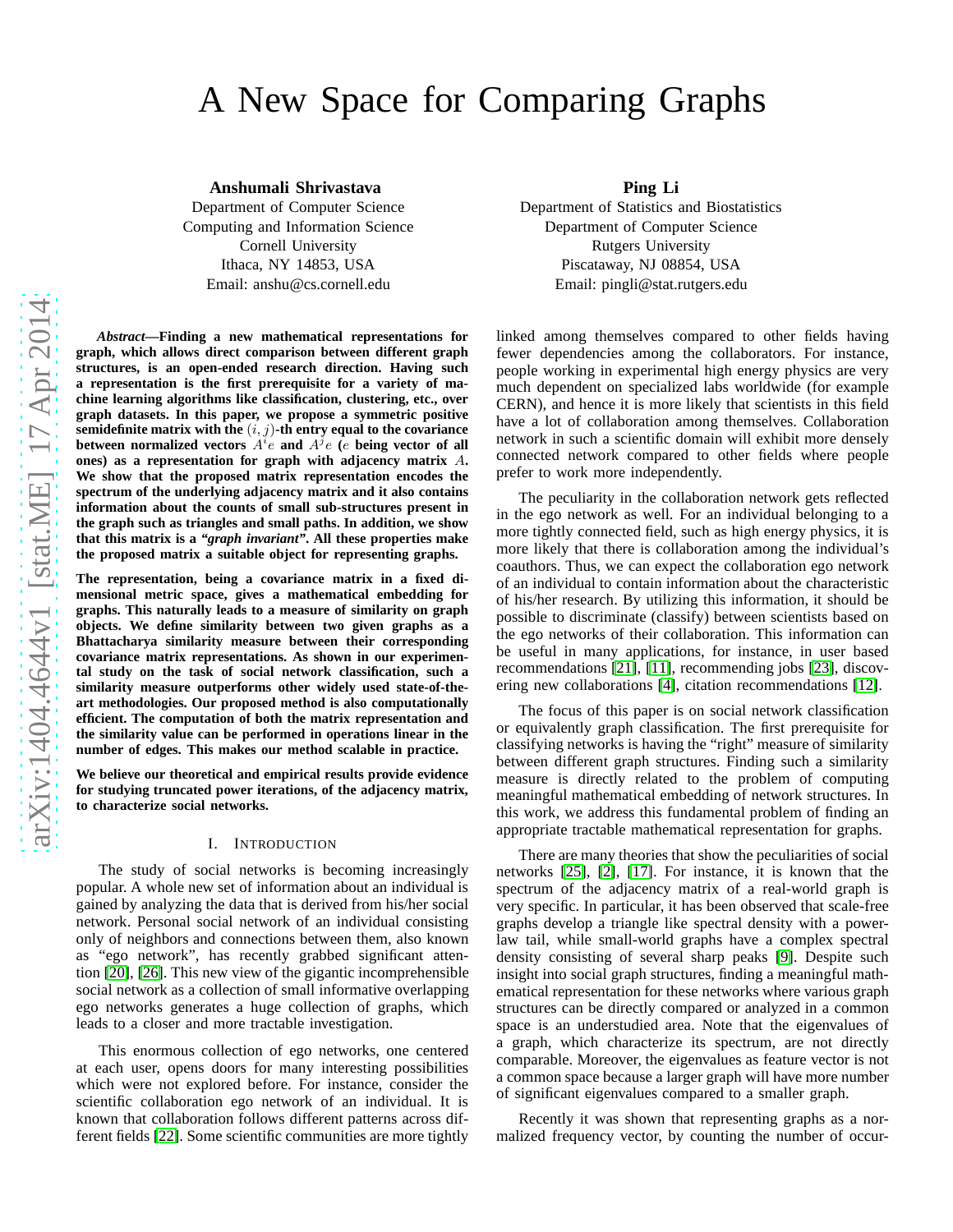rences of various small k-size subgraphs ( $k = 3$  or 4), leads to an informative representation [\[24\]](#page-9-12), [\[26\]](#page-9-1). It was shown that this representation naturally models known distinctive social network characteristics like the "*triadic closure*". Computing similarity between two graphs as the inner product between such frequency vector representations leads to the state-of-theart social network classification algorithms.

It is not clear that a histogram based only on counting small subgraphs sufficiently captures all the properties of a graph structure. Only counting small k-subgraphs ( $k = 3$  or 4) loses information. It is also not very clear what is the right size  $k$  that provides the right tradeoff between computation and expressiveness. For instance, we observe that (see Section [VII\)](#page-8-0)  $k = 5$  leads to improvement over  $k = 4$  but it comes with a significant computational cost. Although, it is known that histograms based on counting subgraphs of size  $k$  can be reasonably approximated by sampling few induced subgraphs of size k, counting subgraphs with  $k \geq 5$  is still computationally expensive because it requires testing the given sampled subgraph with the representative set of graphs for isomorphism (see Section [VII\)](#page-8-0). Finding other rich representation for graph, which aptly captures its behavior and is also computationally inexpensive, is an important research direction.

One challenge in meaningfully representing graphs in a common space is the basic requirement that isomorphic graphs should map to the same object. Features based on counting substructures, for example the frequency of subgraphs, satisfy this requirement by default but ensuring this property is not trivial if we take a non-counting based approach.

**Our Contributions:** We take an alternate route and characterize graph based on the truncated power iteration of the corresponding adjacency matrix A, starting with the vector of all ones denoted by  $e$ . Such a power iteration generates vector  $A^i e$  in the  $i^{th}$  iteration. We argue that the covariance between vectors of the form  $A^i e$  and  $A^j e$ , given some i and  $i$ , is an informative feature for a given graph. We show that these covariances are "graph invariants". They also contain information about the spectrum of the adjacency matrix which is an important characteristic of a random graph [\[5\]](#page-9-13). In addition, taking an altogether different view, it can be shown that these covariances are also related to the counts of small local structures in the given graph.

Instead of a histogram based feature vector representation, we represent graph as a symmetric positive semidefinite covariance matrix  $\tilde{C}^A$  whose  $(i, j)$ -th entry is the covariance between vectors  $A^i e$  and  $A^j e$ . To the best of our knowledge this is the first representation of its kind. We further compute similarity between two given graphs as the standard Bhattacharya similarity between the corresponding covariance matrix representations. Our proposal follows a simple procedure involving only matrix vector multiplications and summations. The entire procedure can be computed in time linear in the number of edges which makes our approach scalable in practice. Similarity based on this new representation outperforms exiting methods on the task of real social network classification. For example, using the similarity based on the histogram based representation, by counting the number of small subgraphs, performs poorly compared to the proposed measure. These encouraging results provide motivation for studying power iteration of the adjacency matrix for social network analysis.

In addition to the above contributions, this paper provides some interesting insights in the domain of the collaboration networks. We show that it is possible to distinguish researchers working in different experimental physics sub-domains just based on the ego network of the researcher's scientific collaboration. To the best of our knowledge this is the first work that explores the information contained in the ego network of scientific collaborations. The results presented could be of independent interest in itself.

#### II. NOTATIONS AND RELATED CONCEPTS

<span id="page-1-0"></span>The focus of this work is on undirected, unweighted and connected graphs. Any graph  $G = \{V, E\}$ , with  $|V| = n$  and  $|E| = m$ , is represented by an adjacency matrix  $A \in \mathbb{R}^{n \times n}$ , where  $A_{i,j} = 1$  if and only if  $(i, j) \in E$ . For a matrix A, we use  $A_{(i), (.)}$   $\in \mathbb{R}^{1 \times n}$  to denote the *i*<sup>th</sup> row of matrix A, while  $A_{(:,),(j)} \in \mathbb{R}^{n \times 1}$  denotes its  $j^{th}$  column. We use e to denote the vector with all components being 1. Dimension of vector e will be implicit depending on the operation. Vectors are by default column vectors ( $\mathbb{R}^{n \times 1}$ ). The transpose of a matrix A is denoted by  $A^T$ , defined as  $A_{i,j}^T = A_{j,i}$ . For a vector v, we use  $v(i)$  to denotes its  $i^{th}$  component.

Two graphs G and H are *isomorphic* if there is a bijection between the vertex sets of G and H,  $f: V(G) \rightarrow V(H)$ , such that any two vertices  $u, v \in V^{\tilde{G}}$  are adjacent in  $\tilde{G}$ if and only if  $f(u)$  and  $f(v)$  are adjacent in H. Every permutation  $\pi : \{1, 2, ..., n\} \rightarrow \{1, 2, ..., n\}$  is associated with a corresponding **permutation matrix** P. The matrix operator  $P$  left multiplied to matrix  $A$  shuffles the rows according to  $\pi$  while right multiplication with P shuffles the columns, i.e., matrix  $PA$  can be obtained by shuffling the rows of  $A$  under  $\pi$  and AP can be obtained by shuffling the columns of A under  $\pi$ . Given an adjacency matrix A, graphs corresponding to adjacency matrix  $\ddot{A}$  and  $PAP^T$  are isomorphic, i.e., they represent the same graph structure. A property of graph, which does not change under the transformation of reordering of vertices is called *Graph Invariant*.

For adjacency matrix A, let  $\lambda_1 \geq \lambda_2 \geq ... \geq \lambda_n$  be the eigenvalues and  $v_1, v_2, \ldots v_n$  be the corresponding eigenvectors. We denote the component-wise sum of the eigenvectors by  $s_1, s_2, \ldots, s_n$ , i.e.,  $s_i$  denotes the component-wise sum of  $v_i$ . A path  $p$  of length  $L$  is a sequence of  $L + 1$  vertices  $\{v_1, v_2, ... v_{L+1}\}$ , such that there exists an edge between any two consecutive terms in the sequence, i.e.,  $(v_i, v_{i+1}) \in E$  $\forall i \in \{1, 2, ..., L\}$ . An edge x belongs to a path  $p =$  $\{v_1, v_2, ... v_{L+1}\}\$  if there exists i such that  $x = (v_i, v_{i+1})$ .

In our analysis, we can have paths with repeated nodes, i.e. we will encounter paths where  $v_i = v_j$  for  $i \neq j$ . A path will be called "simple" if there is no such repetition of nodes. Formally, a *simple path* of length L is a path of length L, such that,  $v_i \neq v_j$  whenever  $i \neq j$ . Two paths p and q are different if there exist an edge  $e$ , such that either of the two conditions  $(e \in p \text{ and } e \notin q)$  or  $(e \in q \text{ and } e \notin p)$  holds, i.e., there exists one edge which is not contained in one of the paths but contained in the other. We denote the number of all the different *"simple paths"* of length L in a given graph by  $P<sub>L</sub>$  and the total number of triangles by  $\Delta$ . For clarity we will use [] to highlight scalar quantities such as  $[e^t A e]$ .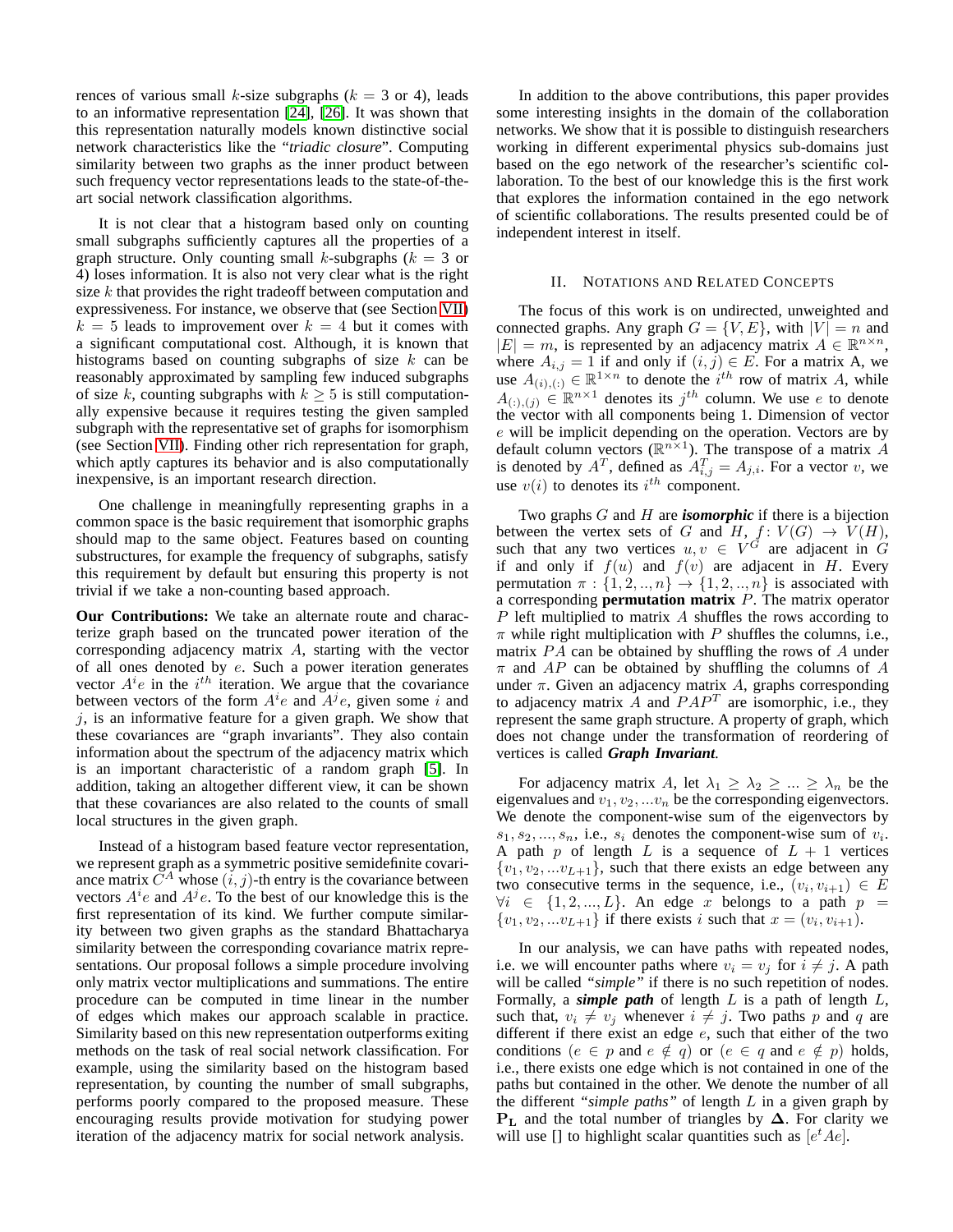# III. GRAPHS AS A POSITIVE SEMIDEFINITE MATRIX

A graph is fully described by its adjacency matrix. A good characterization of a matrix operator is a small history of its *power iteration. Power iteration* of a matrix  $A \in \mathbb{R}^{n \times n}$  on a given starting vector  $v \in \mathbb{R}^{n \times 1}$  computes normalized  $A^i v \in$  $\mathbb{R}^{n \times 1}$  in the  $i^{th}$  iteration.

In one of the early results [\[16\]](#page-9-14), it was shown that the characteristic polynomial of a matrix can be computed by using the set of vectors generated from its truncated power iterations, i.e.,  $\{v, Av, A^2v, ..., A^kv\}$ . This set of vectors are more commonly known as the "k-order Krylov subspace" of matrix A. The "Krylov subspace" leads to some of the fast linear algebraic algorithms for sparse matrices. In web domain, power iteration are used in known algorithms including *Pagerank* and *HITS* [\[14\]](#page-9-15). It is also known [\[19\]](#page-9-16) that a truncated power iteration of the data similarity matrix leads to informative feature representation for clustering. Thus, the  $k$ -order Krylov subspace for some appropriately chosen  $k$  contains sufficient information to describe the associated matrix.

To represent graphs in a common mathematical space, it is a basic requirement that two isomorphic graphs should map to the same object. Although the  $k$ -order Krylov subspace characterizes the adjacency matrix, it can not be directly used as a common representation for the associated graph, because it is sensitive to the reordering of nodes. Given a permutation matrix P, the k-order Krylov subspaces of A and  $PAP<sup>T</sup>$  can be very different. In other words the mapping  $M : A \rightarrow$  $\{v, Av, A^2v, ..., A^kv\}$  is not a *"graph invariant"* mapping. Note that A and  $P\AA P^T$  represent same graph structure with different ordering of nodes and hence are same entities from graph perspective but not from the matrix perspective.

It turns out that if we use  $v = e$ , the vector of all ones, then the covariances between the different vectors in the power iteration are *"graph invariant"* (see Theorem [1\)](#page-2-0), i.e., their values do not change with the spurious reordering of the nodes. We start by defining our covariance matrix representation for the given graph, and the algorithm to compute it. In later sections we will argue why such a representation is suitable for discriminating between graph structures.

Given a graph with adjacency matrix  $A \in \mathbb{R}^{n \times n}$  and a fixed number  $k$ , we compute the first  $k$  terms of power iteration, which generates normalized vectors of the form  $A^i e \, i \in \{1, 2, ..., k\}.$  Since we start with e, we choose to normalize the sum equal to  $n$  for the ease of analysis. After generating k vectors, we compute matrix  $C^A \in \mathbb{R}^{k \times k}$  where  $C_{i,j}^A = Cov(\frac{nA^i e}{||A^i e||_1}, \frac{nA^j e}{||A^j e||_1}),$  as summarized in Algorithm [1.](#page-2-1)

<span id="page-2-1"></span>

| <b>Algorithm 1</b> CovarianceRepresentation $(A, k)$                                                                                                           |
|----------------------------------------------------------------------------------------------------------------------------------------------------------------|
| <b>Input:</b> Adjacency matrix $A \in \mathbb{R}^{n \times n}$ , k, the number of<br>power iterations. Initialize $x^0 = e \in \mathbb{R}^{n \times 1}$ .      |
| for $t=1$ to k do<br>$M_{(:,), (t)} = n \times \frac{Ax^{t-1}}{  Ax^{t-1}  _1},$<br>$x^t = M_{(:,), (t)}$                                                      |
| end for                                                                                                                                                        |
| $\mu = e \in \mathbb{R}^{k \times 1}$<br>$C^A = \frac{1}{n} \sum_{i=1}^n (M_{(i),(:)} - \mu)(M_{(i),(:)} - \mu)^T$<br>return $C^A \in \mathbb{R}^{k \times k}$ |

<span id="page-2-0"></span>Algorithm [1](#page-2-1) maps a given graph to a positive semidefinite matrix, which is a graph invariant.

*Theorem 1:*  $C^A$  is symmetric positive semidefinite. For any given permutation matrix P we have  $C^A = C^{PAP^T}$ , i.e.,  $C^{\tilde{A}}$  is a graph invariant.

*Proof:*  $C^A$  is sample covariance matrix of  $M \in \mathbb{R}^{n \times k}$ and hence  $C^A$  is symmetric positive semidefinite. Using the identity  $P^{T} = P^{-1}$ , it is not difficult to show that for any permutation matrix P,  $(PAP^T)^k = PA^kP^T$ . This along with the fact  $P^T \times e = e$ , yields

<span id="page-2-2"></span>
$$
(PAPT)ie = P \times Aie.
$$
 (1)

Thus,  $C_{i,j}^{PAP} = Cov(P \times A^{i}e, P \times A^{j}e)$ . The proof follows from the fact that shuffling vectors under same permutation does not change the value of covariance between them, i.e.,

$$
Cov(x, y) = Cov(P \times x, P \times y)
$$

which implies  $C_{i,j}^A = C_{i,j}^{PAP^T} \forall i, j$ 

Note that the converse of Theorem [1](#page-2-0) is not true. We can not hope for it because then we would have solved the intractable *Graph Isomorphism Problem* by using this tractable matrix representation. For example, consider adjacency matrix of a regular graph. It has  $e$  as one of its eigenvectors with eigenvalue equal to d, the constant degree of the regular graph. So, we have  $A^i e = d^i e$  and  $Cov(\overline{d}^i e, d^j e) = 0$ . Thus, all regular graphs are mapped to the same zero matrix. Perfectly regular graphs never occur in practice, there is always some variation in the degree distribution of real-world graphs. For non regular graphs, i.e., when  $e$  is not a eigenvector of the adjacency matrix, we will show in the Section [IV](#page-3-0) that the proposed  $C^A$  representation is informative.

**Alternate Motivation: Graphs as a Set of Vectors**. There is an alternate way to motivate this representation and Theorem [1.](#page-2-0) At time  $t = 0$ , we start with a value of 1 on each of the nodes. At every time step  $t$  we update every value on each node to the sum of numbers, from time  $t-1$ , on each of its neighbors. It is not difficult to show that under this process, for Node  $i$ , at time step t we obtain  $A^t e(i)$ . These kind of updates are key in many link analysis algorithms including Hyper-text Induced Topic Search (HITS) [\[14\]](#page-9-15). Ignoring normalization the sequence of numbers obtained over time, by such process, on node  $i$ corresponds to the row  $i$  of the matrix  $M$ . Eq. [\(1\)](#page-2-2) simply tells us that reordering of nodes under any permutation does not affect the sequence of these numbers generated on each node.

Hence, we can associate a set of  $n$  vectors, the  $n$  rows of  $M \in \mathbb{R}^{n \times k}$ , with graph G. This set of vectors do not change with reordering of nodes, they just shuffle among themselves. We are therefore looking for a mathematical representation that describes this set of  $n$  ( $k$  dimensional) vectors. Probability distributions, in particular Gaussian, are a natural way to model a set of vectors [\[15\]](#page-9-17). The idea is to find the maximum likelihood Gaussian distribution fitting the given set of vectors and use this distribution, a mathematical object, as the required representation. Note that this distribution is invariant under the ordering of vectors, and hence we get Theorem [1.](#page-2-0) The central component of a multivariate Gaussian distribution is its covariance matrix and this naturally motivate us to study the object  $C^A$ , which is the covariance matrix of row vectors in M associated with the graph.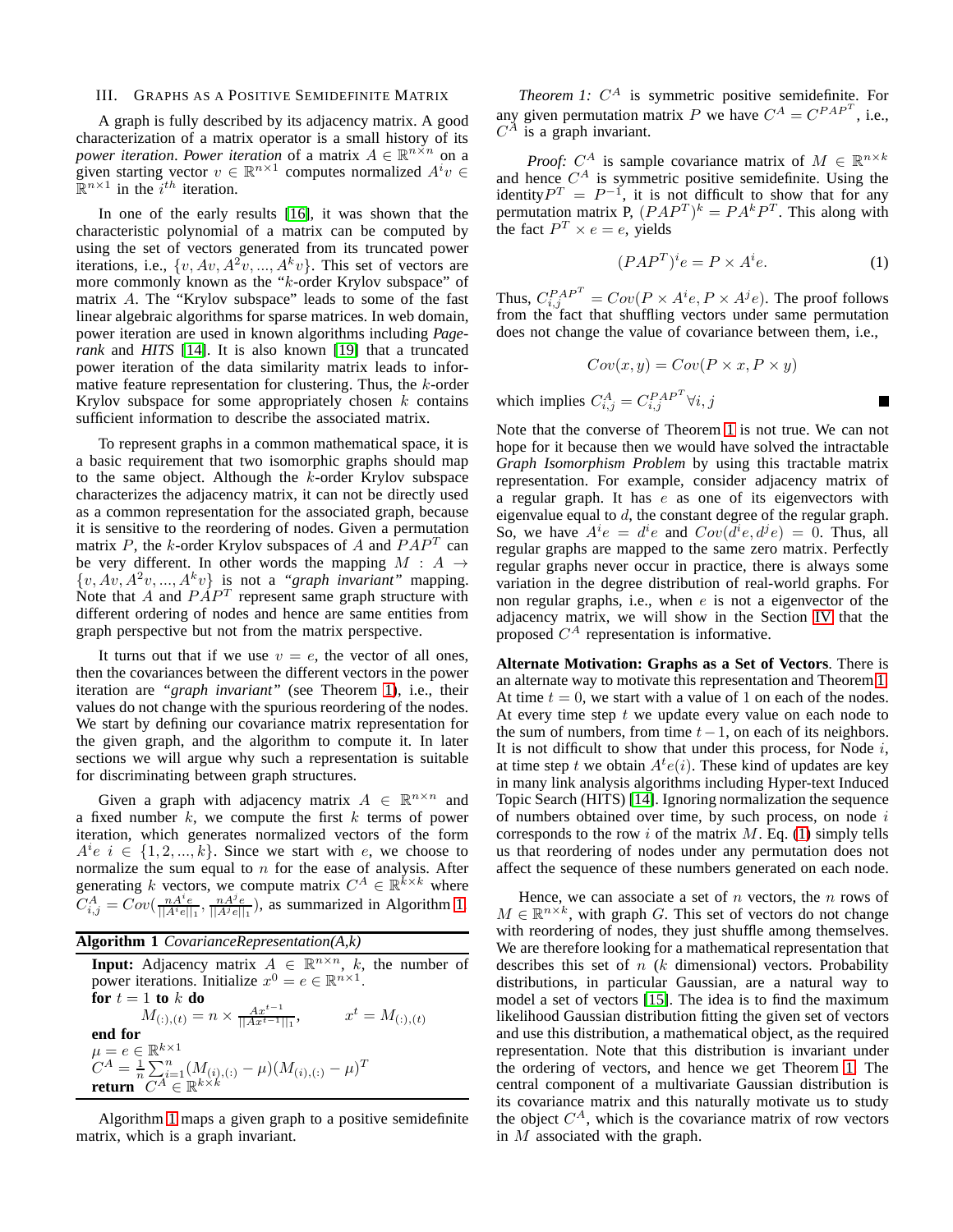# IV. MORE PROPERTIES OF MATRIX  $C^A$

<span id="page-3-0"></span>In this section, we argue that  $C^A$  encodes key features of the given graph, making it an informative representation. In particular, we show that  $C^A$  contains information about the spectral properties of  $A$  as well as the counts of small substructures present in the graph. We assume that the graph is not perfectly regular, i.e., e is not one of the eigenvectors of A. This is a reasonable assumption because in real networks there are always fluctuations in the degree distribution.

We first start by showing connections between the matrix  $C^{A}$  and the spectral properties of A. See Section [II](#page-1-0) for the notation, for example,  $\lambda_t$  and  $s_t$ .

<span id="page-3-2"></span>Theorem 2: 
$$
C_{i,j}^A = \left(\frac{n\left(\sum_{t=1}^n \lambda_t^{i+j} s_t^2\right)}{\left(\sum_{t=1}^n \lambda_t^{i} s_t^2\right)\left(\sum_{t=1}^n \lambda_t^{j} s_t^2\right)}\right) - 1
$$

*Proof:* The mean of vector  $A^i e$  can be written as  $\frac{[e^T A^i e]}{n}$  $\frac{A[e]}{n}$ . With this observation the covariance between normalized  $A^{i}e$ and  $A^{j}e$  (which is equal to  $C^{A}(i, j)$ ) can be written as

$$
Cov(A^i e, A^j e) = \frac{1}{n} \left( n \frac{A^i e}{[e^T A^i e]} - e \right)^T \left( n \frac{A^j e}{[e^T A^j e]} - e \right)
$$

$$
= \frac{1}{n} \left( n^2 \frac{[e^T A^i e][e^T A^j e]}{[e^T A^i e][e^T A^j e]} - n - n + e^T e \right)
$$

$$
= \left( n \frac{[e^T A^i e][e^T A^j e]}{[e^T A^i e][e^T A^j e]} \right) - 1
$$

Thus, we have

<span id="page-3-1"></span>
$$
C_{i,j}^{A} = \left( n \frac{[e^T A^{i+j} e]}{[e^T A^i e][e^T A^j e]} \right) - 1
$$
 (2)

To compute  $[e^T A^i e]$ , we use the fact that the vector  $A^i e$  can be written in terms of eigenvalues and eigenvectors of A as

$$
A^{i}e = [s_{1}\lambda_{1}^{i}]v_{1} + [s_{2}\lambda_{2}^{i}]v_{2} + ... + [s_{n}\lambda_{n}^{i}]v_{n}.
$$
 (3)

This follows from the representation of  $e$  in the eigenbasis of A, i.e.,  $e = s_1v_1 + s_2v_2 + ... + s_nv_n$ . Using the eigenvector property  $A^i v_t = \lambda^t v_t$ , we have

$$
[e^T A^i e] = \sum_{t=1}^n \lambda_t^i s_t [e^T v_t] = \sum_{t=1}^n \lambda_t^i s_t^2
$$

Substituting this value for terms  $[e^T A^i e]$  in Eq. [\(2\)](#page-3-1) leads to the desired expression.

**Remarks on Theorem [2:](#page-3-2)** We can see that different elements of matrix  $C^A$  are ratios of polynomial expressions in  $\lambda_t$  and s<sub>t</sub>. Given  $C^A$ , recovering values of  $\lambda_t$  and  $s_t \forall t$  boils down to solving a set of nonlinear polynomial equations of the form given in Theorem [2](#page-3-2) for different values of  $i$  and  $j$ . For a given value of k, we obtain a set of  $\frac{k(k+1)}{2}$  different such equations. Although it may be hard to characterize the solution of this set of equations, but we can not expect many combinations of  $\lambda_t$  and  $s_t$  to satisfy all such equations, for some reasonably large value of  $\frac{k(k+1)}{2}$ . Thus  $C^A$  can be thought of as an almost lossless encoding of  $\lambda_t$  and  $s_t \forall t$ .

It is known that there is sharp concentration of eigenvalues of adjacency matrix A for random graphs [\[5\]](#page-9-13). The eigenvalues of adjacency matrix for a random Erdos-Reyni graph follows

Wigner's semi-circle law [\[30\]](#page-9-18) while for power law graphs these eigenvalues obeys power law [\[5\]](#page-9-13). These peculiar distributions of the eigenvalues are captured in the elements of  $C_{i,j}^A$  which are the ratios of different polynomials in  $\lambda_i$ . Hence we can expect the  $C^A$  representations, for graphs having different spectrum, to be very different.

In Theorem [2,](#page-3-2) we have shown that the representation  $C^A$  is tightly linked with the spectrum of adjacency matrix A, which is an important characteristic of the given graph. It is further known that the counts of various small local substructures contained in the graph such as the number of triangles, number of small paths, etc., are also important features [\[26\]](#page-9-1). We next show that the matrix  $C^A$  is actually sensitive to these counts.

<span id="page-3-6"></span>*Theorem 3:* Given the adjacency matrix A of an undirected graph with  $n$  nodes and  $m$  edges, we have

$$
C_{1,2}^{A} = \frac{n}{2m} \left( \frac{3\Delta + P_3 + n(Var(deg)) + m\left(\frac{4m}{n} - 1\right)}{(P_2 + m)} \right) - 1
$$

where  $\Delta$  denotes the total number of triangles,  $P_3$  is the total number of distinct *simple paths* of length 3,  $P_2$  is the total number of distinct *simple paths* of length 2 and

$$
Var(deg) = \frac{1}{n} \sum_{i=1}^{n} deg(i)^{2} - \left(\frac{1}{n} \sum_{i=1}^{n} deg(i)\right)^{2}
$$

is the variance of degree.

*Proof:*

From Eq. [\(2\)](#page-3-1), we have

<span id="page-3-5"></span>
$$
C_{1,2}^{A} = \left( n \frac{[e^T A^3 e]}{[e^T A e][e^T A^2 e]} \right) - 1 \tag{4}
$$

The term  $[e^T Ae]$  is the sum of all elements of adjacency matrix A, which is equal to twice the number of edges. So,

<span id="page-3-3"></span>
$$
[e^T A e] = 2m,\t\t(5)
$$

We need to quantify other terms  $[e^T A^2 e]$  and  $[e^T A^3 e]$ . This quantification is provided in the two Lemmas below.

*Lemma 1:*

$$
[e^T A^2 e] = 2m + 2P_2.
$$

*Proof:* We start with a simple observation that the value of  $A_{i,j}^2$  is equal to the number of paths of length 2 between i and j. Thus,  $[e^t A^2 e]$ , which is the sum of all the elements of  $A<sup>2</sup>$ , counts all possible paths of length 2 in the (undirected) graph twice. We should also have to count paths of length 2 with repeated nodes because undirected edges go both ways. There are two possible types of paths of length 2 as shown in Figure [1:](#page-4-0) i) Node repeated paths of length 2 and ii) *simple paths* of length 2 having no node repetitions.

<span id="page-3-4"></span>Node repeated paths of length 2 have only one possibility. It must be a loop of length 2, which is just an edge as shown in Figure [1\(](#page-4-0)a). The total contribution of such node repeated paths (or edges) to  $[e^T A^2 e]$  is 2m. By our notation, the total number of *simple paths* of length 2 (Figure [1\(](#page-4-0)b)) in the given graph is  $P_2$ . Both sets of paths are disjoint. Thus, we have  $[e^T A^2 e] = 2m + 2P_2$  as required.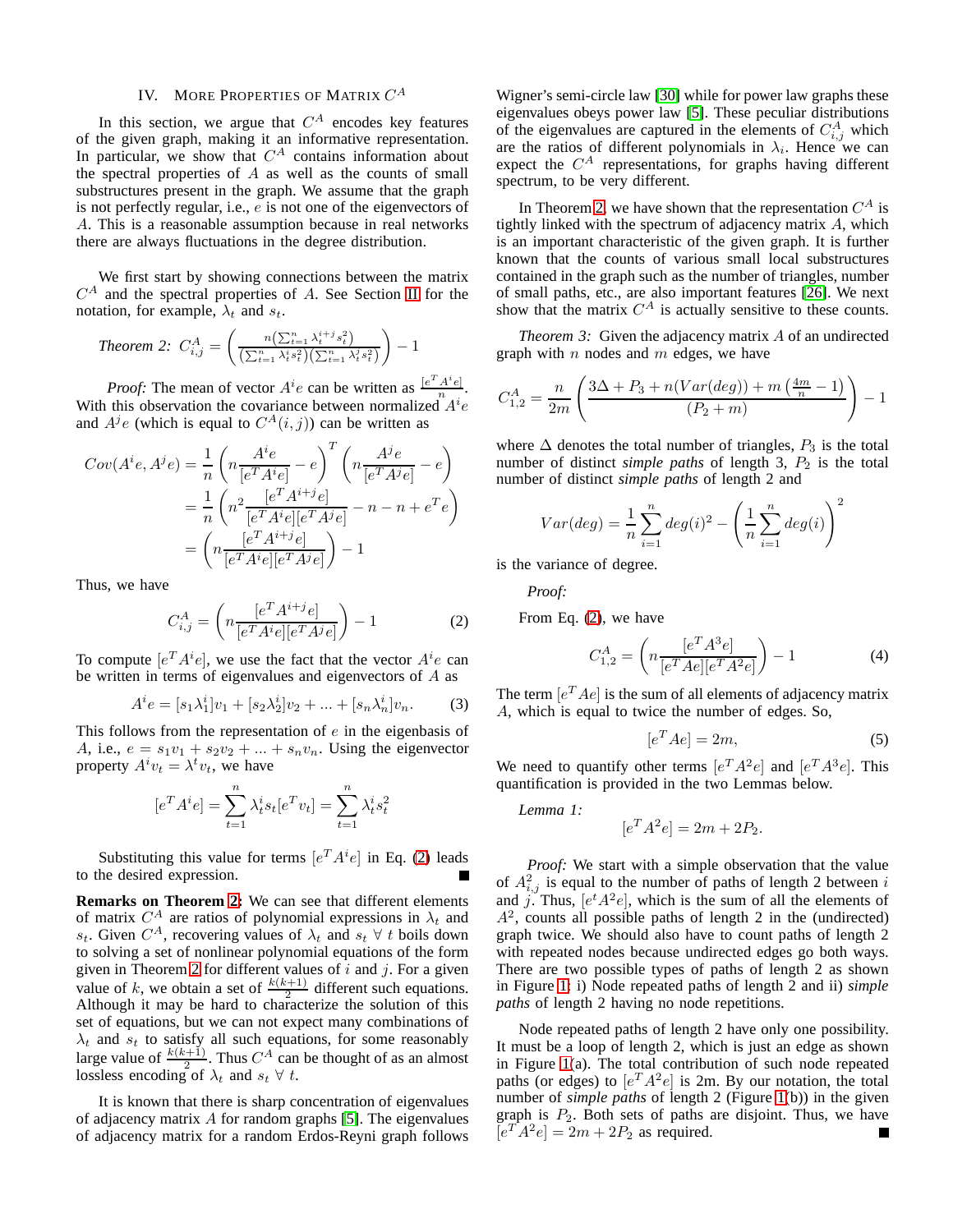

<span id="page-4-0"></span>Fig. 1. Possible types of paths of length 2, each of these two structures is counted twice in the expression  $[e^T A^2 e]$ . a) (Node Repeated Paths): Every edge leads to two paths  $P \to Q \to P$  and  $Q \to P \to Q$  b) (Simple paths): Every *simple path* of length 2 is counted twice, here  $P \rightarrow Q \rightarrow R$  and  $R \to Q \to P$  are the two paths contributing to the term  $[e^T A^2 e]$ .

*Lemma 2:*

$$
[eT A3e] = 6\Delta + 2P3 + 2n(Var(deg)) + 2m\left(\frac{4m}{n} - 1\right),
$$
  
where 
$$
Var(deg) = \frac{1}{n} \sum_{i=1}^{n} deg(i)2 - \left(\frac{1}{n} \sum_{i=1}^{n} deg(i)\right)2
$$

*Proof:* On similar lines as Lemma [1,](#page-3-3)  $A_{i,j}^3$  counts number of different paths of length 3. There are 3 different kinds of paths of length 3, as explained in Figure [2,](#page-4-1) which we need to consider. We can count the contribution from each of these types independently as their contributions do no overlap and so there is no double counting. Again  $[e^T A^3 e]$  is twice the sum of the total number of all such paths.

**Simple paths:** Just like in Lemma [1,](#page-3-3) any *simple path* without node repetition (Figure [2\(](#page-4-1)c)) will be counted twice in the term  $[e^T A^3 e]$ . Their total contribution to  $[e^T A^3 e]$  is 2P3. P<sup>3</sup> is the total number of *simple paths* with length 3.

**Triangles:** A triangle is the only possible loop of length 3 in the graph and it is counted 6 times in the term  $[e^T A^3 e]$ . There are two orientations in which a triangle can be counted from each of the three participating nodes, causing a factor of 6. For instance in Figure [2\(](#page-4-1)b), from node  $P$  there are 2 loops of length 3 to itself,  $P \to R \to Q \to P$  and  $P \to Q \to R \to P$ . There are 2 such loop for each of the contributing nodes Q and R. Thus, if  $\Delta$  denotes the number of different triangles in the graph, then this type of structure will contribute  $6\Delta$  to the term  $\left[e^T A^3 e\right]$ .

**Node Repeated Paths:** A peculiar set of paths of length 3 are generated because of an edge  $(i, j)$ . In Figure [2\(](#page-4-1)a), consider nodes  $P$  and  $Q$ , there are many paths of length 3 with repeated nodes between  $P$  and  $Q$ . To go from  $P$  to  $Q$ , we can choose any of the neighbors of  $Q$ , say  $V$  and then there is a corresponding path  $P \to Q \to V \to Q$ . We can also choose any neighbor of  $P$ , say  $R$  and we have a path  $P \rightarrow R \rightarrow P \rightarrow Q$  of length 3. Thus, given an edge  $(i, j)$ , the total number of node repeated paths of length 3 is

$$
NodeRepeatedPath(i, j) = deg(i) + deg(j) - 1.
$$

Note that the path  $P \to Q \to P \to Q$ , will be counted twice and therefore we subtract 1. Thus, the total contribution of these kinds of paths in the term  $[e^T A^3 e]$  is

$$
\sum_{(i,j)\in E} (deg(i) + deg(j) - 1),
$$



<span id="page-4-1"></span>Fig. 2. All possible types of paths of length 3, from different structures contributing to the term  $[e^T A^3 e]$ . a) (Node Repeated Paths): There are 6 paths of length 3 from  $P$  to  $Q$  (and vice versa) with repeated nodes like  $\overline{P} \rightarrow Q \rightarrow V \rightarrow Q$ . The total number of paths of length 3 due to edge between i and j is equal to  $deg(i) + deg(j) - 1$ . b) (Triangles): A triangle is counted 6 times in the expression  $[e^{T}A^{3}e]$ , in two different orientations from each of three nodes. c) (Simple Paths): A simple paths with no node repetition of length 3 will be counted twice in  $[e^T A^3 e]$ .

Since the graph is undirected both  $(i, j) \in E \implies (j, i) \in E$ , so we do not have to use a factor of 2 like we did in other cases. We have

$$
\sum_{(i,j)\in E} (deg(i) + deg(j) - 1) = \sum_{i=1}^{n} \sum_{j \in Ngh(i)} (deg(i) + deg(j) - 1)
$$
  
= 
$$
\sum_{i=1}^{n} (deg(i)^{2} - deg(i)) + \sum_{i=1}^{n} \sum_{j \in Ngh(i)} deg(j)
$$
  
= 
$$
2 \sum_{i=1}^{n} deg(i)^{2} - \sum_{i=1}^{n} deg(i)
$$

Adding contributions of all possible types of paths and usin g  $\sum_{i=1}^{n} deg(i) = 2m$  $\sum_{i=1}^{n} deg(i) = 2m$  $\sum_{i=1}^{n} deg(i) = 2m$  yields Lemma 2 after some algebra.

Substituting for the terms  $[e^T A^2 e]$  and  $[e^T A^3 e]$  in Eq. [\(4\)](#page-3-5) from Lemmas [1](#page-3-3) and [2](#page-3-4) leads to the desired expression.

**Remarks on Theorem [3:](#page-3-6)** From its proof, it is clear that terms of the form  $[e^T A^t e]$ , for small values of t like 2 or 3, are weighted combinations of counts of small sub-structures like triangles and small paths along with global features like degree variance. The key observation behind the proof is that  $A_{i,j}^t$ counts paths (with repeated nodes and edges) of length  $t$ , which in turn can be decomposed into disjoint structures over  $t + 1$ nodes and can be counted separately. Extending this analysis for  $t > 3$ , involves dealing with more complicated bigger patterns. For instance, while computing the term  $[e^T A^4 e]$ , we will encounter counts of quadrilaterals along with more complex patterns. The representation  $C^A$  is informative in that it captures all such information and is sensitive to the counts of these different substructures present in the graph.

**Empirical Evidence for Theorem [3:](#page-3-6)** To empirically validate Theorem [3,](#page-3-6) we took publicly available twitter graphs<sup>[1](#page-4-2)</sup>, which consist of around 950 ego networks of users on twitter [\[20\]](#page-9-0). These graphs have around 130 nodes and 1700 edges on an average. We computed the value of  $\Sigma_e^A(1,2)$  for each graph (and the mean and standard error). In addition, for each twitter graph, we also generated a corresponding random graph with same number of nodes and edges. To generate a random graph,

<span id="page-4-2"></span><sup>1</sup>http://snap.stanford.edu/data/egonets-Twitter.html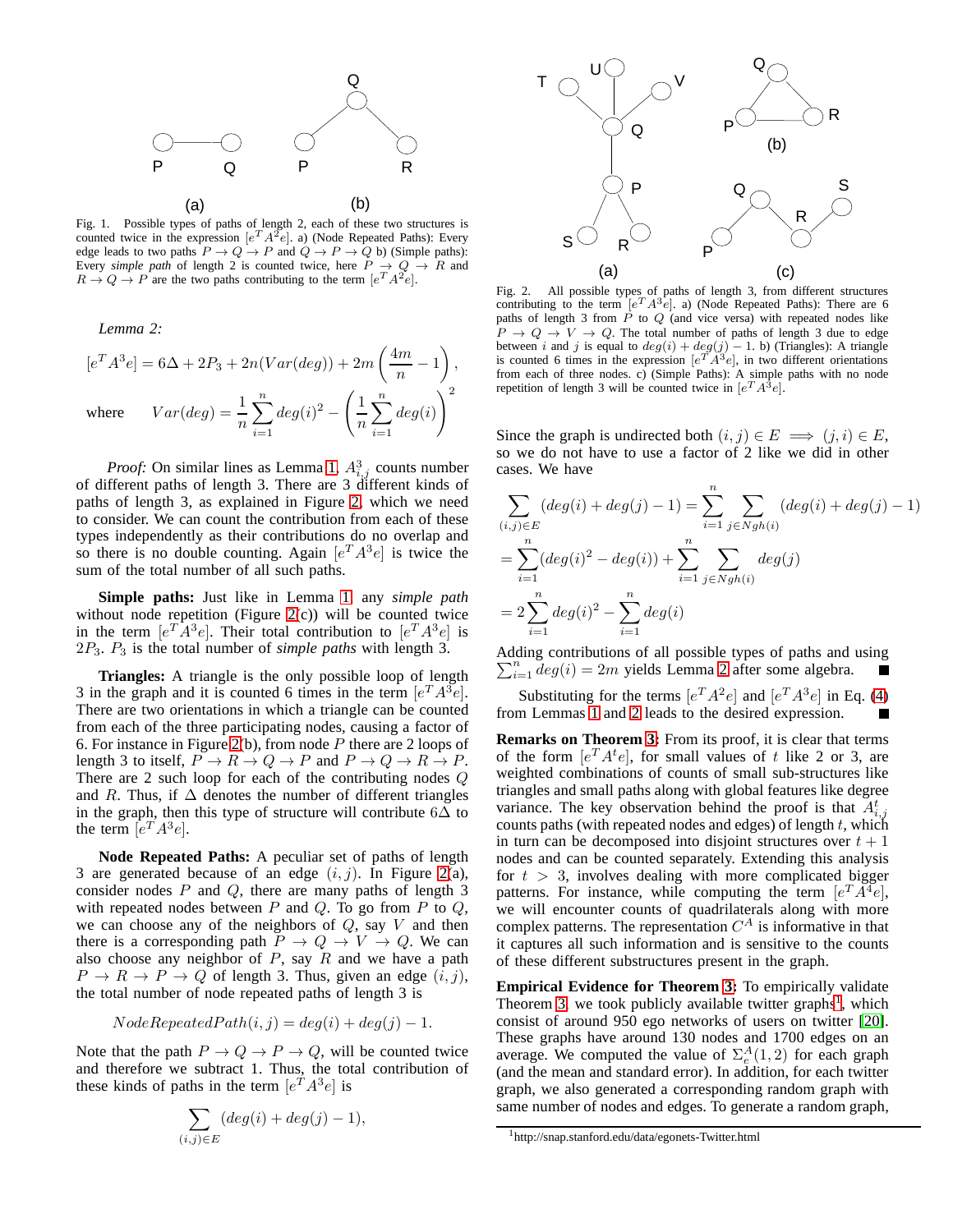we start with the required number of nodes and then select two nodes at random and add an edge between them. The process is repeated until the graph has the same number of edges as the twitter graph. We then compute the value of  $\Sigma_e^A(1,2)$  for all these generated random graphs. The mean  $(\pm$  standard error, SE) value of  $\Sigma_e^A(1,2)$  for twitter graphs is 0.6188  $\pm$  0.0099, while for the random graphs this value is  $0.0640 \pm 0.0033$ .

The mean  $(\pm$  SE) number of triangle for twitter ego network is  $14384.16 \pm 819.39$ , while that for random graphs is  $4578.89 \pm 406.54$ . It is known that social network graphs have a high value of *triadic closure probability* compared to random graphs [\[8\]](#page-9-19). For any 3 randomly chosen vertices A, B and C in the graph, triadic closure probability (common friendships induce new friendships) is a probability of having an edge AC conditional on the event that the graph already has edges AB and BC. Social network graphs have more triangles compared to a random graph. Thus, Theorem [3](#page-3-6) suggests that the value of  $\Sigma_e^A(1,2)$  would be high for a social network graph compared to a random graph with same number of nodes and edges.

Combining Theorems [2](#page-3-2) and [3,](#page-3-6) we can infer that our proposed representation  $C^A$  encodes important information to discriminate between different network structures. Theorem [1](#page-2-0) tells us that this object is a graph invariant and a covariance matrix in a fixed dimensional space. Hence  $C^A$  is directly comparable between different graph structures.

#### V. SIMILARITY BETWEEN GRAPHS

Given a fixed  $k$ , we have a representation for graphs in a common mathematical space, the space of symmetric positive semidefinite matrices  $\mathbb{S}_{k\times k}$ , whose mathematical properties are well understood. In particular, there are standard notions of similarity between such matrices. We define similarity between two graphs, with adjacency matrices  $A \in \mathbb{R}^{n_1 \times n_1}$  and  $B \in$  $\mathbb{R}^{n_2 \times n_2}$  respectively, as the Bhattacharya similarity between corresponding covariance matrices  $C^A$  and  $C^B$  respectively:

$$
Sim(C^{A}, C^{B}) = exp^{-Dist(C^{A}, C^{B})}
$$
\n
$$
Dist(C^{A}, C^{B}) = \frac{1}{2} log\left(\frac{det(\Sigma)}{\sqrt{(det(C^{A})det(C^{B}))}}\right)
$$
\n
$$
\Sigma = \frac{C^{A} + C^{B}}{2}
$$
\n(6)

Here,  $det()$  is the determinant. Note that  $C^A \in \mathbb{R}^{k \times k}$  and  $C^B \in \mathbb{R}^{k \times k}$  are computed using the same value of k. We summarize the procedure of computing similarity between two graphs with adjacency matrices  $A$  and  $B$  in Algorithm [2.](#page-5-0)

<span id="page-5-0"></span>

| Algorithm 2 $ComputeSimilarity(A, B, k)$                                                                                                                |
|---------------------------------------------------------------------------------------------------------------------------------------------------------|
| <b>Input:</b> Adjacency matrices $A \in \mathbb{R}^{n_1 \times n_1}$ and $B \in \mathbb{R}^{n_2 \times n_2}$ ,<br>$k$ , the number of power iterations. |
| $C^A = Covariance Representation(A, k)$                                                                                                                 |
| $C^B = Covariance Representation(B, k)$                                                                                                                 |
| <b>return</b> $Sim(CA, CB)$ computed using Eq. (6)                                                                                                      |

*Theorem 4:* The similarity  $Sim(C<sup>A</sup>, C<sup>B</sup>)$ , defined between graphs with adjacency matrices  $A$  and  $B$ , is positive semidefinite and is a valid kernel.

This similarity is positive semidefinite, which follows from the fact that the Bhattacharya similarity is positive semidefinite. Thus, the similarity function defined in Eq. [\(6\)](#page-5-1) is a valid kernel [\[13\]](#page-9-20) and hence can be directly used in existing machine learning algorithms operating over kernels such as SVM. We will see performance of this kernel on the task of social network classification later in Section [VI.](#page-5-2)

Although  $C^A$  is determined by the spectrum of adjacency matrix A, we will see in Section [VI-C,](#page-7-0) that simply taking a feature vector of graph invariants such as eigenvalues and computing the vector inner products is not the right way to compute similarity between graphs. It is crucial to consider the fact that we are working in the space of positive semidefinite covariance matrices and a similarity measure should utilize the mathematical structure of the space under consideration.

#### <span id="page-5-3"></span>*A. Range for Values of* k

Our representation space, the space of symmetric positive semidefinite matrices,  $\mathbb{S}_{k \times k}$  is dependent on the choice of k. In general, we only need to look at small values of  $k$ . It is known that power iteration converges at a geometric rate of  $\frac{\lambda_2}{\lambda_1}$  to the largest eigenvector of the matrix, and hence covariance between normalized  $A^i e$  and  $A^j e$  will converge to a constant very quickly as the values of  $i$  and  $j$  increase. Thus, large values of  $k$  will make the matrix singular and hurt the representation. We therefore want the value of  $k$  to be reasonably small to avoid singularity of matrix  $C^A$ . The exact choice of k depends on the dataset under consideration. We observe  $k = 4 \sim 6$  suffices in general.

#### <span id="page-5-4"></span>*B. Computation Complexity*

For a chosen k, computing the set of vectors {Ae, A<sup>2</sup> e,  $A^{3}e,..., A^{k}e$ } recursively as done in Algorithm [1](#page-2-1) has computation complexity of  $O(mk)$ . Note that the number of nonzeros in matrix  $A$  is  $2m$  and each operation inside the for-loop is a sparse matrix vector multiplication, which has complexity  $O(m)$ . Computing  $C^A$  requires summation of n outer products of vectors of dimension k, which has complexity  $O(n\bar{k}^2)$ . The total complexity of Algorithm [1](#page-2-1) is  $O(mk + nk^2)$ .

<span id="page-5-1"></span>Computing similarity between two graphs, with adjacency matrices  $A$  and  $B$  in addition requires computation of Eq. [\(6\)](#page-5-1), which involves computing determinants of  $k \times k$  matrices. This operation has computational complexity  $O(k^3)$ . Let the number of nodes and edges in the two graphs be  $(n_1, m_1)$ and  $(n_2, m_2)$  respectively. Also, let  $m = \max(m_1, m_2)$  and  $n = \max(n_1, n_2)$ . Computing similarity using Algorithm [2](#page-5-0) requires  $O(mk + nk^2 + k^3)$  computation time.

As argued in Section [V-A,](#page-5-3) the value of  $k$  is always a small constant like 4, 5 or 6. Thus, the total time complexity of computing the similarity between two graphs reduces to  $O(m + n) = O(m)$  (as usually  $m \geq n$ ). The most costly step is the matrix vector multiplication which can be easily parallelized, for example on GPUs, to obtain further speedups. This makes our proposal easily scalable in practice.

### VI. SOCIAL NETWORK CLASSIFICATION

<span id="page-5-2"></span>In this section, we demonstrate the usefulness of the proposed representation for graphs and the new similarity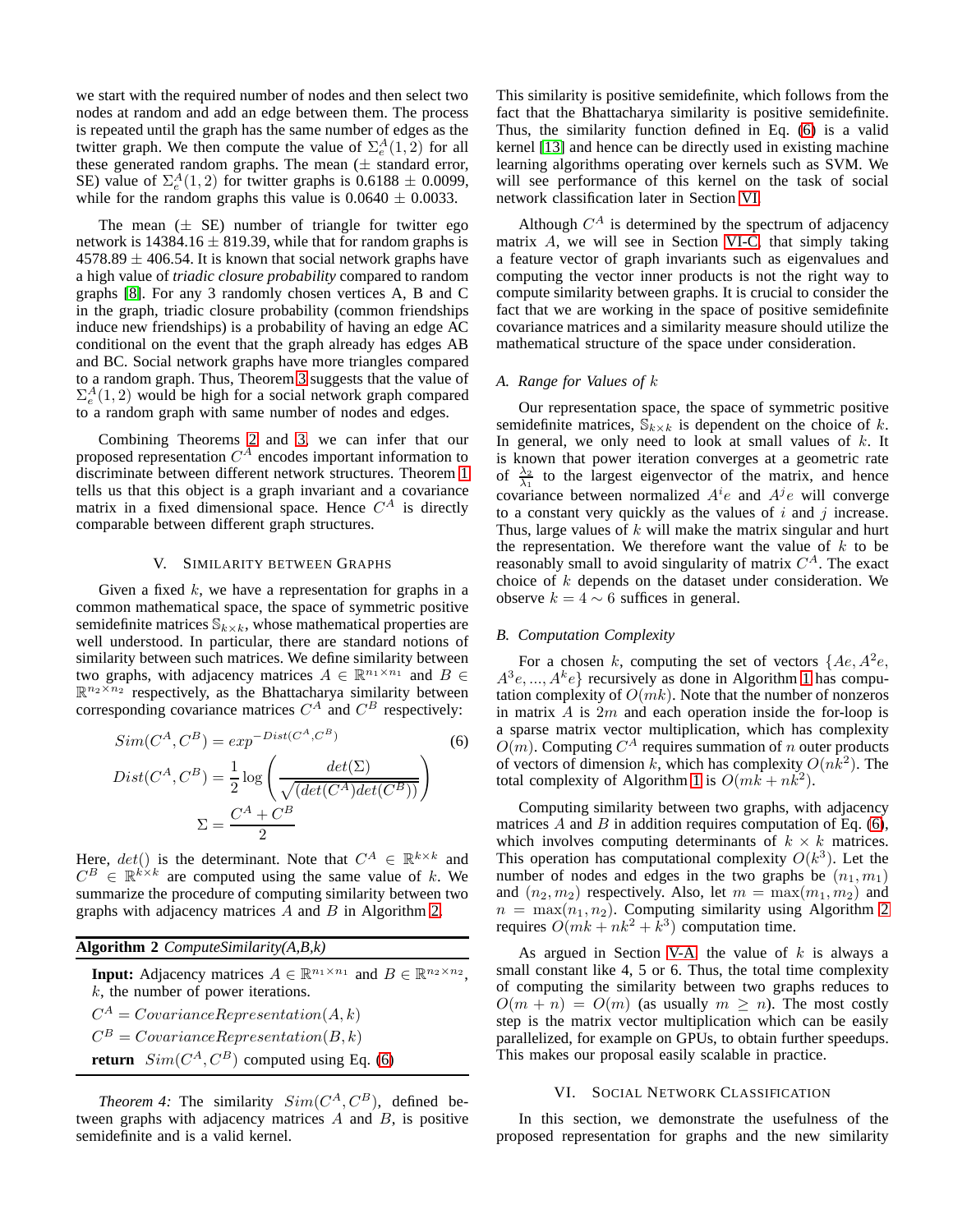<span id="page-6-5"></span>TABLE I. GRAPH STATISTICS OF EGO-NETWORKS USED IN THE PAPER. THE "RANDOM" DATASETS CONSIST OF RANDOM ERDOS-REYNI GRAPHS (SEE SECTION [VI-A](#page-6-0) FOR MORE DETAILS)

| <b>STATS</b>                | High Energy | Condensed Matter | <b>Astro Physics</b> | Twitter | Random  |
|-----------------------------|-------------|------------------|----------------------|---------|---------|
| Number of Graphs            | 1000        | 415              | 1000                 | 973     | 973     |
| Mean Number of Nodes        | 131.95      | 73.87            | 87.40                | 137.57  | 137.57  |
| Mean Number of Edges        | 8644.53     | 410.20           | 1305.00              | 1709.20 | 1709.20 |
| Mean Clustering Coefficient | 0.95        | 0.86             | 0.85                 | 0.55    | 0.18    |

measure in some interesting graph classification tasks. We start by describing these tasks and the corresponding datasets.

# <span id="page-6-0"></span>*A. Task and Datasets*

Finding publicly available datasets for graph classification task, with meaningful label, is difficult in the domain of social networks. However, due to the increasing availability of many different network structures<sup>[2](#page-6-1)</sup> we can create interesting and meaningful classification tasks. We create two social network classification tasks from real networks.

**1. Ego Network Classification in Scientific Collaboration (COLLAB):** Different research fields have different collaboration patterns. For instance, researchers in experimental high energy physics are dependent on few specialized labs worldwide (e.g., CERN). Because of this dependency on specialized labs, various research groups in such domains are tightly linked in terms of collaboration compared to other domains where more independent research is possible. It is an interesting task to classify the research area of an individual by taking into account the information contained in the structure of his/her ego collaboration network.

We used 3 public collaboration network datasets [\[18\]](#page-9-21): 1) High energy physics collaboration network<sup>[3](#page-6-2)</sup>, 2) Condensed matter physics collaboration network<sup>[4](#page-6-3)</sup>, 3) Astro physics collaboration network.[5](#page-6-4) These networks are generated from e-print arXiv and cover scientific collaborations between author's papers submitted to respective categories. If author  $i$  co-authored a paper with author  $j$ , the graph contains an undirected edge from i to j. If the paper is co-authored by  $p$  authors, this generates a completely connected subgraph on  $p$  nodes.

To generate meaningful ego-networks from each of these huge collaboration networks, we select different users who have collaborated with more than 50 researchers and extract their ego networks. The ego network is the subgraph containing the selected node along with its neighbors and all the interconnections among them. We randomly choose 1000 such users from each of the high energy physics collaboration network and the astro physics collaboration network. In case of condensed matter physics, the collaboration network only had 415 individuals with more than 50 neighbors we take all the available 415 ego networks.

In this way, we obtain 2415 undirected ego network structures. The basic statistics of these ego networks are summarized in Table [I.](#page-6-5) We label each of the graphs according to which of the three collaboration network it belongs to. Thus, our classification task is to take a researcher's ego collaboration network and determine whether he/she belongs to high energy physics group, condensed matter physics group, or Astro physics group. This is a specific version of a more general problem that arises in social media: "how audiences differ with respect to their social graph structure ?" [\[1\]](#page-9-22).

For better insight into performance, we break the problem class-wise into 4 different classification tasks: 1) classifying between high energy physics and condensed matter physics (COLLAB (HEP Vs CM)) 2) classifying between high energy physics and astrophysics (COLLAB (HEP Vs ASTRO)) 3) classifying between astrophysics and condensed matter physics (COLLAB (ASTRO Vs CM)) and 4) classifying among all the three domains (COLLAB (Full)).

**2. Social Network Classification (SOCIAL):** It is known that social network graphs behave very differently from random Erdos-Reyni graphs [\[29\]](#page-9-23). In particular, a random Erdos-Reyni graph does not have the following two important properties observed in many real-world networks:

- They do not generate local clustering and triadic closures. Because they have a constant, random, and independent probability of two nodes being connected, Erdos-Reyni graphs have a low clustering coefficient.
- They do not account for the formation of hubs. Formally, the degree distribution of Erdos-Reyni random graphs converges to a Poisson distribution, rather than a power law observed in many real-world networks.

Thus, one reasonable task is to discriminate social network structures from random Erdos-Reyni graphs. We expect methodologies which capture properties like triadic closure and the degree distribution to perform well on this task.

We used the Twitter<sup>[6](#page-6-6)</sup> ego networks [\[20\]](#page-9-0), which is a large public dataset of social ego networks, which contains around 950 ego networks of users from Twitter with a mean of around 130 nodes and 1700 edges per graph. Since we are interested only in the graph structure, these directed graphs were made undirected. We do not use any information other than the adjacency matrix of the graph structure.

For each of the undirected twitter graphs, we generated a corresponding random graph with the same number of nodes and edges. We start with the required number of nodes and then select two nodes at random and add an edge between them. This process is repeated until the graph has the same number of edges as the corresponding twitter graph. We label these graphs according to whether they are a Twitter graph or a random graph. Thus, we have a binary classification task consisting of around 2000 graph structures. The basic statistics of this dataset are summarized in Table [I.](#page-6-5)

<sup>2</sup>http://snap.stanford.edu/data/

<span id="page-6-1"></span><sup>3</sup>http://snap.stanford.edu/data/ca-HepPh.html

<span id="page-6-2"></span><sup>4</sup>http://snap.stanford.edu/data/ca-CondMat.html

<span id="page-6-4"></span><span id="page-6-3"></span><sup>5</sup>http://snap.stanford.edu/data/ca-AstroPh.html

<span id="page-6-6"></span><sup>6</sup>http://snap.stanford.edu/data/egonets-Twitter.html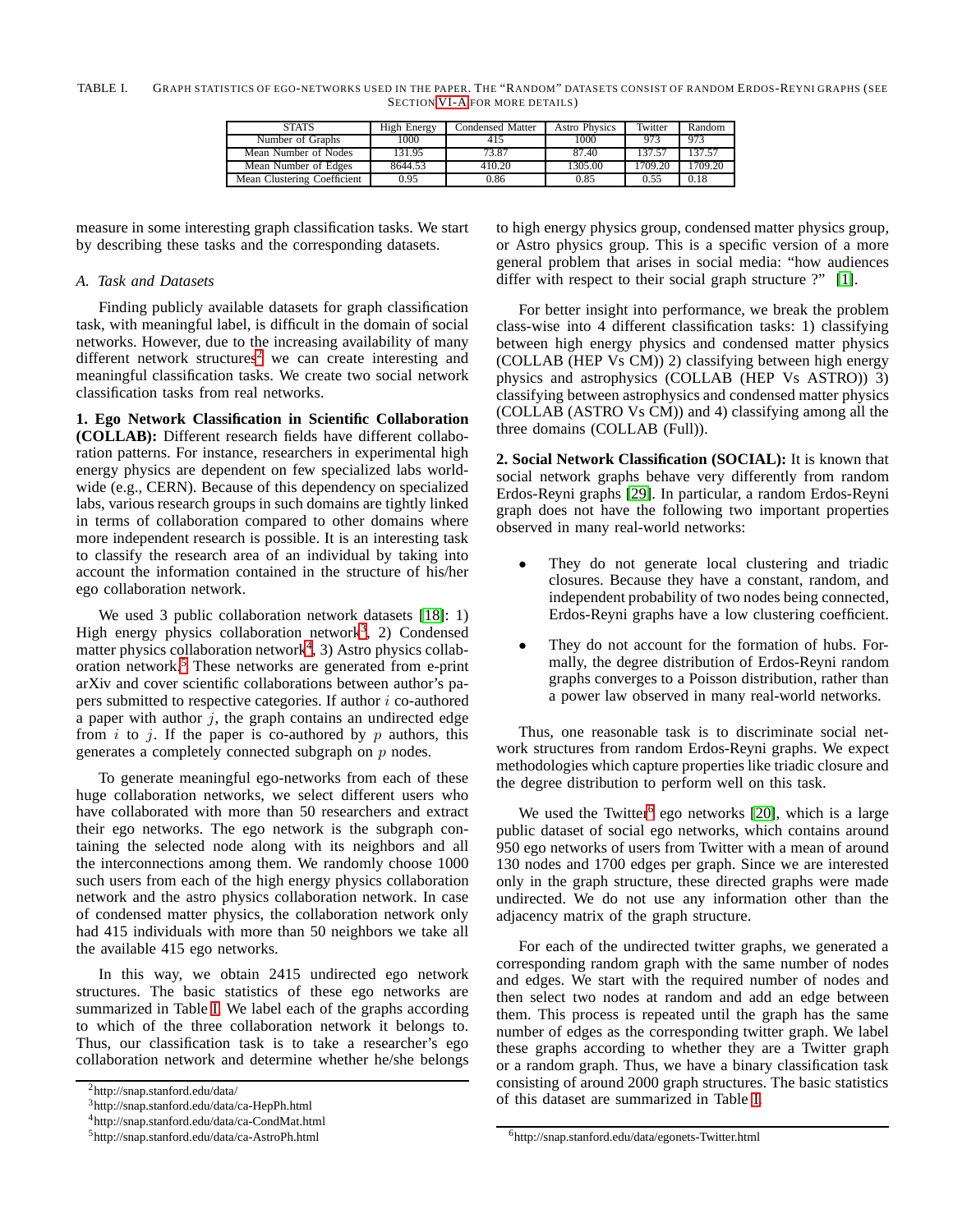#### <span id="page-7-1"></span>*B. Competing Methodologies*

For classification task it suffices to have a similarity measure (commonly known as kernel) between two graphs, which is positive semidefinite. Our evaluation consists of running standard kernel C-SVMs [\[3\]](#page-9-24) for classification, based on the following five similarity measures.

**The Proposed Similarity (PROPOSED):** This is the proposed similarity measure. For the given two graphs, we compute the similarity between them using Algorithm [2.](#page-5-0) We show results for 3 fixed values of  $k = \{4, 5, 6\}.$ 

**4-Subgraph Frequency (SUBFREQ-4):** Following [\[26\]](#page-9-1), for each of the graphs we first generate a feature vector of normalized frequency of subgraphs of size four. It is known that the subgraph frequencies of arbitrarily large graphs can be accurately approximated by sampling a small number of induced subgraphs. In line with the recent work, we computed such a histogram by sampling 1000 random subgraphs over 4 nodes. We observe that 1000 is a stable sample size and increasing this number has almost no effect on the accuracy. This process generates a normalized histograms of dimension 11 for each graph as there are 11 non-isomorphic different graphs with 4 nodes (see [\[26\]](#page-9-1) for more details). The similarity value between two graphs is the inner product between the corresponding 11 dimensional vectors.

**5-Subgraph Frequency (SUBFREQ-5):** Recent success of counting induced subgraphs of size 4 in the domain of social networks leads to a natural curiosity "whether counting all subgraphs of size 5 improves the accuracy values over only counting subgraphs of size 4?" To answer this, we also consider the histogram of normalized frequency of subgraphs of size 5. Similar to the case of SUBFREQ-4, we sample 1000 random induced subgraphs of size 5 to generate a histogram representation. There are 34 non-isomorphic different graphs on 5 nodes and so this procedure generates a vector of 34 dimensions and the similarity between two graphs is the inner product between the corresponding 34-dim feature vectors. Even with sampling, this is an expensive task and takes significantly more time than SUBFREQ-4. The main reason for this is the increase in the number of isomorphic variants. Matching a given sampled graph to one of the representative structure is actually solving graph isomorphism over graphs of size 5, which is costly (see Section [VII\)](#page-8-0).

**3-Subgraph Frequency (SUBFREQ-3):** To quantify the importance of size 4 subgraphs, we also compare with the histogram representation based on frequencies of subgraphs of size 3. There are 4 non-isomorphic different graphs with 3 nodes and hence here we generate a histogram of dimension 4. As counting subgraphs of size 3 is computationally cheap we do not need sampling for this case. This simple representation is known to perform quite well in practice [\[24\]](#page-9-12).

**Random Walk Similarity (RW):** Random walk similarity is one of the widely used similarity measures over graphs [\[7\]](#page-9-25), [\[27\]](#page-9-26). It is based on a simple idea: given a pair of graphs, perform random walks on both, and count the number of similar walks. There is a rich set of literature regarding connections of this similarity with well-known similarity measures in different domains such as Binet-Cauchy Kernels for ARMA models [\[28\]](#page-9-27), rational kernels [\[6\]](#page-9-28), r-convolution kernels [\[10\]](#page-9-29). The random walk similarity [\[28\]](#page-9-27) between two graphs with adjacency matrix  $A$  and  $B$  is defined as

$$
RWSim(A, B) = \frac{1}{n_1 n_2} e^T Me,
$$

where M is the solution of Sylvester equation

$$
M = (A^T M B) exp^{-\nu} + ee^T.
$$

This can be computed in closed-form in  $O(n^3)$  time. We use standard recommendations for choosing the value of  $\nu$ .

**Top-**k **Eigenvalues (EIGS):** It is known that the eigenvalues of the adjacency matrix are the most important graph invariants. Therefore it is worth considering the power of simply using the dominant eigenvalues. Note that we can not take all eigenvalues because the total number of eigenvalues varies with the graph size. Instead, we take top- $k$  eigenvalues of the corresponding adjacency matrices and compute the normalized inner product between them. We show the results for  $k = 5$ (EIGS-5) and  $k = 10$  (EIGS-10).

# <span id="page-7-0"></span>*C. Evaluations and Results*

The evaluations consist of running kernel SVM on all the tasks using six different similarity measures as described above, based on the standard cross-validation estimation of classification accuracy. First, we split each dataset into 10 folds of identical size. We then combine 9 of these folds and again split it into 10 parts, then use the first 9 parts to train the kernel C-SVM [\[3\]](#page-9-24) and use the 10th part as validation set to find the best performing value of C from  $\{10^{-7}, 10^{-6}, ..., 10^{7}\}$ . With this fixed choice of  $C$ , we then train the  $C$ -SVM on all the 9 folds (from initial 10 folds) and predict on the 10th fold acting as an independent evaluation set. The procedure is repeated 10 times with each fold acting as an independent test set once. For each task, the procedure is repeated 10 times randomizing over partitions. The mean classification accuracies and the standard errors are shown in Table [II.](#page-8-1) Since we have not tuned anything other than the "C" for SVM, the results are easily reproducible.

In those tasks, using our proposed representation and similarity measure outperforms all the competing state-of-the-art methods, mostly with a significant margin. This demonstrates that the covariance matrix representation captures sufficient information about the ego networks and is capable of discriminating between them. The accuracies for three different values of k are not much different form each other, except in some cases with  $k = 6$ . This is in line with the argument presented in Section [V-A](#page-5-3) that large values of  $k$  can hurt the representation. As long as  $k$  is small and is in the right range, slight variations in  $k$  do not have significant change in the performance. Ideally,  $k$  can be tuned based on the dataset, but for easy replication of results we used 3 fixed choices of k.

We see that random walk similarity performs similarly (sometimes better) to SUBFREQ-3 which counts all the subgraphs of size 3. The performance of EIGS is very much like the random walk similarity. As expected (e.g., from the recent work [\[26\]](#page-9-1)), counting subgraphs of size 4 (SUBFREQ 4) always improve significantly over SUBGREQ-3. Interestingly, counting subgraphs of size 5 (SUBFREQ-5) improves significantly over SUBFREQ-4 on all tasks, except for HEnP Vs CM task. This illustrates the sub-optimality of histogram obtained by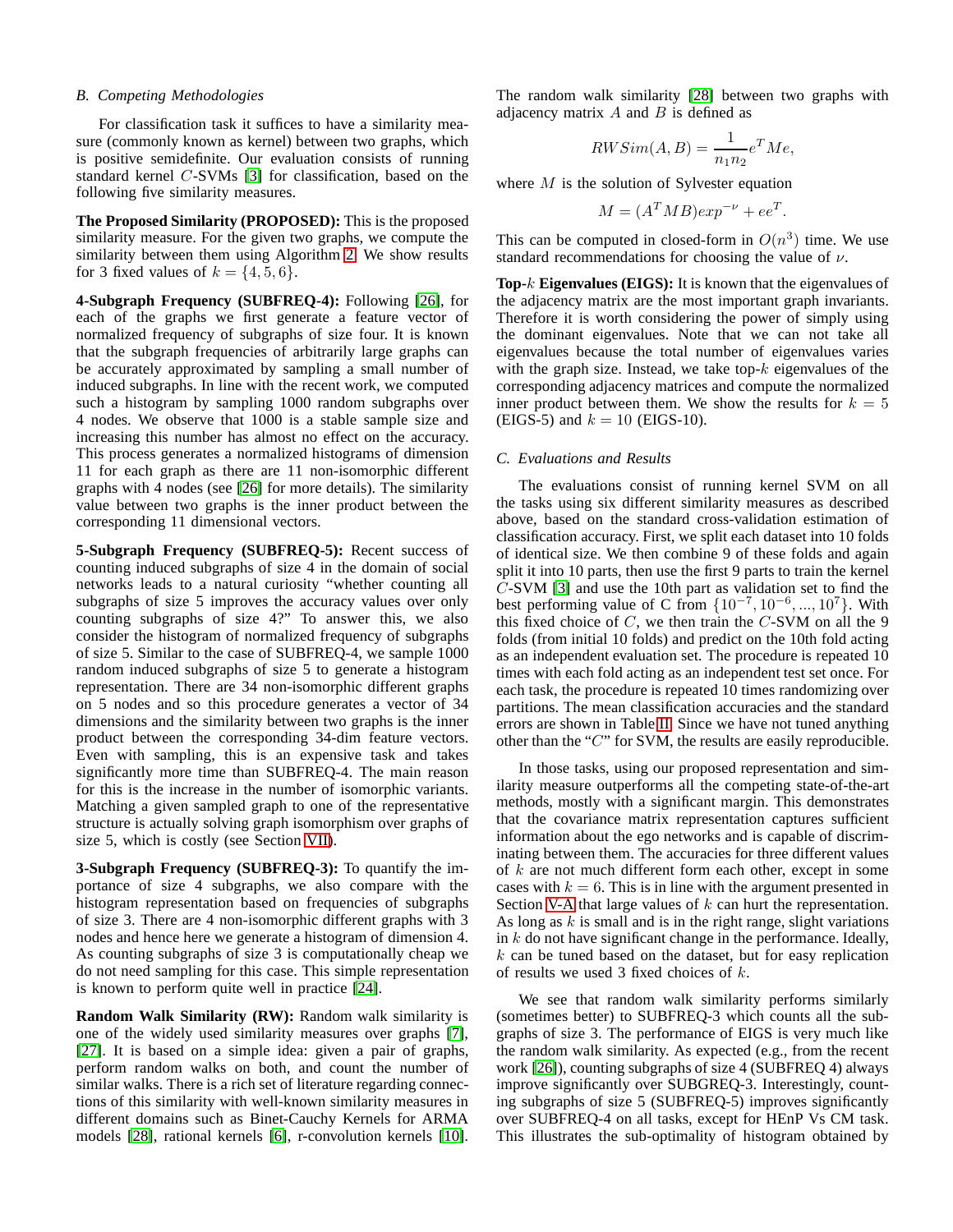<span id="page-8-1"></span>TABLE II. PREDICTION ACCURACIES IN PERCENTAGE FOR PROPOSED AND THE STATE-OF-THE-ART SIMILARITY MEASURES ON DIFFERENT SOCIAL NETWORK CLASSIFICATION TASKS. THE REPORTED RESULTS ARE AVERAGED OVER 10 REPETITIONS OF 10-FOLD CROSS-VALIDATION. STANDARD ERRORS ARE INDICATED USING PARENTHESES. BEST RESULTS MARKED IN **BOLD**.

| Methodology        | <b>COLLAB</b> | <b>COLLAB</b>   | <b>COLLAB</b> | COLLAB (Full) | <b>SOCIAL</b>       |
|--------------------|---------------|-----------------|---------------|---------------|---------------------|
|                    | (HEnP Vs CM)  | (HEnP Vs ASTRO) | (ASTRO Vs CM) |               | (Twitter Vs Random) |
| PROPOSED $(k = 4)$ | 98.06(0.05)   | 87.70(0.13)     | 89.29(0.18)   | 82.94(0.16)   | 99.18(0.03)         |
| PROPOSED $(k = 5)$ | 98.22(0.06)   | 87.47(0.04)     | 89.26(0.17)   | 83.56(0.12)   | 99.43(0.02)         |
| PROPOSED $(k = 6)$ | 97.51(0.04)   | 82.07(0.06)     | 89.65(0.09)   | 82,87(0,11)   | 99.48(0.03)         |
| SUBFREO-5          | 96.97 (0.04)  | 85.61(0.1)      | 88.04(0.14)   | 81.50(0.08)   | 99.42(0.03)         |
| SUBFREO-4          | 97.16(0.05)   | 82.78(0.06)     | 86.93(0.12)   | 78.55(0.08)   | 98.30(0.08)         |
| SUBFREQ-3          | 96.38(0.03)   | 80.35(0.06)     | 82.98(0.12)   | 73.42(0.13)   | 89.70(0.04)         |
| <b>RW</b>          | 96.12(0.07)   | 80.43(0.14)     | 85.68(0.03)   | 75.64(0.09)   | 90.23(0.06)         |
| $EIGS-5$           | 94.85(0.18)   | 77.69(0.24)     | 83.16(0.47)   | 72.02(0.25)   | 90.74(0.22)         |
| $EIGS-10$          | 96.92(0.21)   | 78.15(0.17)     | 84,60(0.27)   | 72.93(0.19)   | 92.71(0.15)         |

counting very small graphs ( $k \leq 4$ ). Even with sampling, SUBFREQ-5 is an order of magnitude more expensive than other methodologies. As shown in the next section, with increasing  $k$ , we loose the computational tractability of counting induced  $k$ -subgraphs (even with sampling).

Our covariance methodology consistently performs better than (SUBFREQ 5), demonstrating the superiority of the  $C^A$  representation. As argued in Section [IV,](#page-3-0) the matrix  $C^A$ even for  $k = 4$  or 5, does incorporate information regarding the counts of bigger complex sub-structures in the graph. This along with the information of the full spectrum of the adjacency matrix leads to a sound representation which outperforms state-of-the-art similarity measures over graphs.

#### *D. Why Simply Computing Graph Invariants is Not Enough?*

It can be seen that vector representation of dominant eigenvalues performs very poorly compared to the proposed representation even though Theorem [2](#page-3-2) says that every element of the proposed matrix representation is a function of eigenvalues. It is not very clear how to compare eigenvalues across graphs. For instance, two graphs with different sizes will usually have different number of eigenvalues. A vector consisting of few dominant eigenvalues does not seem to be the right object describing graphs, although, most of the characteristics about a given graph can be inferred from it. A good analogy to explain this would be that the mean  $\mu$  and variance  $\sigma^2$  fully determines a Gaussian random variable, but to compute distance between two Gaussian distributions, simply computing the euclidian distance between corresponding  $(\mu, \sigma^2)$  does not work well. The proposed  $C^A$  representation, a graph invariant, seems a better object which being a covariance matrix is comparable and standard similarity measures over  $C^A$  performs quite well. The informativeness of features is necessary but not sufficient for learning, a classical problem in machine learning where finding the right representation is the key.

# VII. RUNNING TIME COMPARISONS

<span id="page-8-0"></span>To obtain an estimate of the computational requirements, we compare the time required to compute the similarity values between two given graphs using different methodologies presented in Section [VI-B.](#page-7-1) For both datasets, we record the cpu-time taken for computing pairwise similarity between all possible pairs of graphs. Thus, for COLLAB dataset, this is the time taken to compute similarity between 2415(2415 -1)/2 pairs of networks while in case of SOCIAL it is the time taken to compute similarity between 1946(1946 -1)/2 pairs of networks. The times taken by different methodologies on these two datasets are summarized in Table [III.](#page-8-2) All experiments were performed in MATLAB on an Intel(R) Xenon 3.2 Ghz CPU machine having 72 GB of RAM.

EIGS, although it performs poorly in terms of accuracy, is the fastest compared to all other algorithms, because there are very fast linear algebraic methods for computing top- $k$ eigenvalues. We can see that, except for SUBFREQ-5 and RW, all other methods are quite competitive in terms of runtime. It is not surprising that RW kernels are slower because they are known to have cubic run-time complexity. From Section [V-B,](#page-5-4) we know that the proposed methodology is actually linear in  $O(E)$ . Also, there are very efficient ways of computing SUBFREQ-3 [\[24\]](#page-9-12) from the adjacency list representation which is being used in the comparisons. Although computing histogram based on counting all the subgraphs of size 4 is much more costly than counting subgraphs of size 3, approximating the histogram by sampling is fairly efficient. For example, on the COLLAB dataset, approximating SUBFREQ-4 by taking 1000 samples is even more efficient than counting all subgraphs of size 3.

TABLE III. TIME (IN SEC) REQUIRED FOR COMPUTING ALL PAIRWISE SIMILARITIES OF THE TWO DATASETS.

<span id="page-8-2"></span>

| <b>SOCIAL</b> | COLLAB (Full) |
|---------------|---------------|
| 1946          | 2415          |
| 177.20        | 260.56        |
| 200.28        | 276.77        |
| 207.20        | 286.87        |
| 5678.67       | 7433.41       |
| 193.39        | 265.77        |
| 115.58        | 369.83        |
| 19669.24      | 25195.54      |
| 36.84         | 26.03         |
| 41.15         | 29.46         |
|               |               |

However, even with sampling, SUBFREQ-5 is an order of magnitude slower. To understand this, let us review the process of computing the histogram by counting subgraphs. There are 34 graph structures over 5 nodes unique up to isomorphism. Each of these 34 structures has  $5! = 120$  many isomorphic variants (one for every permutation). To compute a histogram over these 34 structures, we first sample an induced 5-subgraph from the given graph. The next step is to match this subgraph to one of the 34 structures. This requires determining which of the 34 graphs is isomorphic with the given sampled subgraph. The process is repeated 1000 times for every sample. Thus every sampling step requires solving graph isomorphism problem. Even SUBFREQ-4 has the same problem but there are only 11 possible subgraphs and the number of isomorphic structures for each graph is only  $4! = 24$ , which is still efficient. This scenario starts becoming intractable as we go beyond 5 because